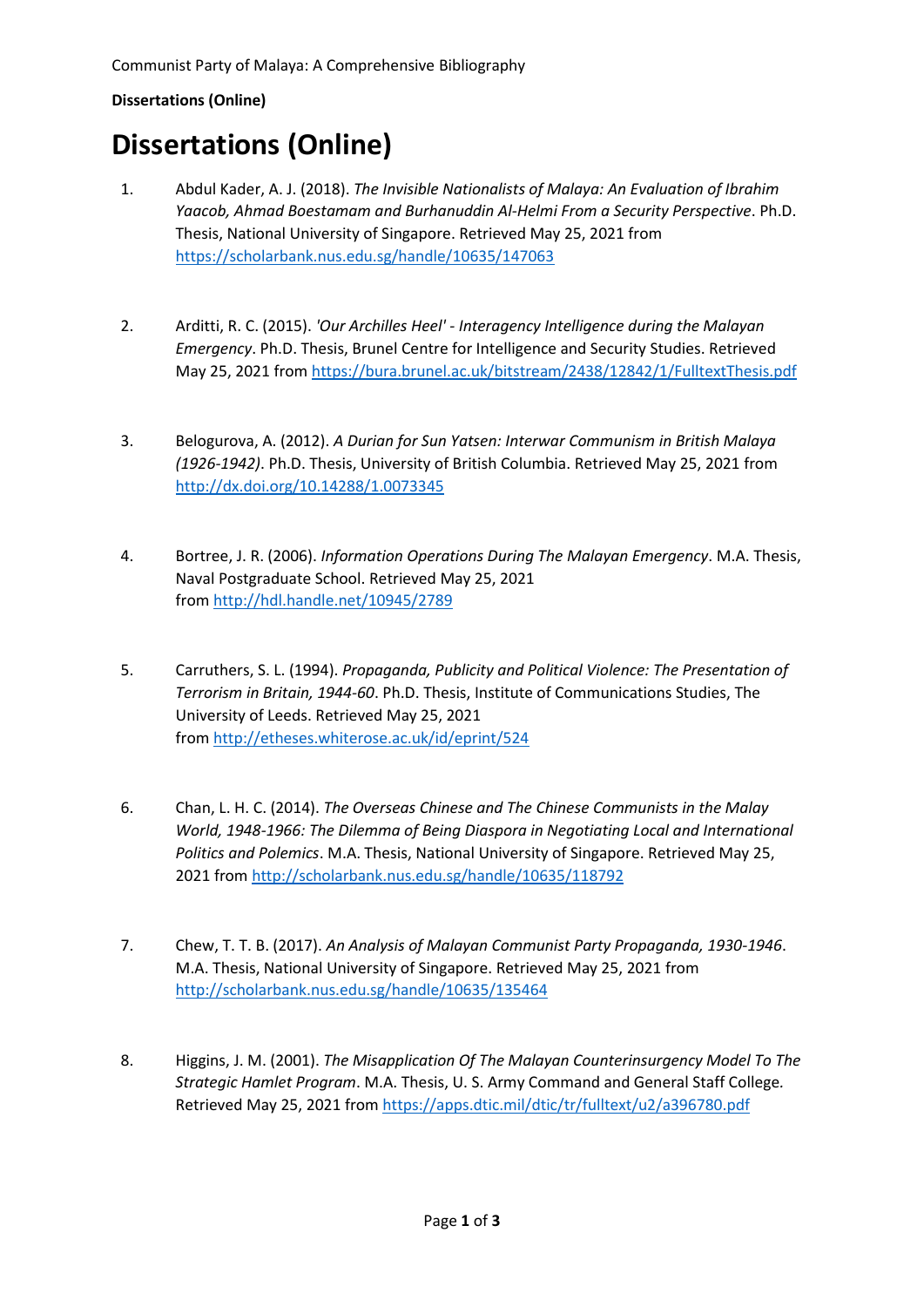### Communist Party of Malaya: A Comprehensive Bibliography

#### **Dissertations (Online)**

- 9. Ho, K. C. (2016). [马来西亚左翼运动的发展与影响](https://core.ac.uk/download/pdf/84990481.pdf) *-* 以马来亚共产党 *(1930-1989)* [为例](https://core.ac.uk/download/pdf/84990481.pdf) *[Malaixiya Zuoyi Yundong De Fazhan Yu Yingxiang -](https://core.ac.uk/download/pdf/84990481.pdf) Yi Malaiya Gongchandang (1930-1989) [Wei Li](https://core.ac.uk/download/pdf/84990481.pdf)* [The Development and Impacts of the Left-Wing Movement in Malaysia: Case Study of the Communist Party of Malaya (1930-1989)]. Ph.D. Dissertation, Xiamen University. Retrieved May 25, 2021 from<https://core.ac.uk/download/pdf/84990481.pdf>
- 10. Jordan, D. (2011). *Conflict in the Unions: The Communist Party of Australia, Politics and The Trade Union Movement, 1945-1960*. Ph.D. Thesis, Victoria University. Retrieved May 25, 2021 fro[m http://vuir.vu.edu.au/16065/1/Douglas\\_Jordan\\_PhD.pdf](http://vuir.vu.edu.au/16065/1/Douglas_Jordan_PhD.pdf)
- 11. Lau, Y. C. (2016). *The Anti-Yellow Culture Movement, 1953-1961: Morality and the Language of Decolonising Singapore*. M.A. Thesis, National University of Singapore. Retrieved May 25, 2021 fro[m http://scholarbank.nus.edu.sg/handle/10635/134695](http://scholarbank.nus.edu.sg/handle/10635/134695)
- 12. Leong, Y. F. (1977). *Chinese Politics and Political Parties in Colonial Malaya, 1920-1940: A Study of the Kuomintang and the Malayan Communist Party*. M.A. Thesis, Universiti Sains Malaysia. Retrieved May 25, 2021 from <http://eprints.usm.my/35558/>
- 13. Liao, B. E. (2010). *Reclaiming the Ivory Tower: Student Activism in the University of Malaya and Singapore, 1949-1975*. M.A. Thesis, Department of History, National University of Singapore. Retrieved May 25, 2021 from <http://scholarbank.nus.edu.sg/handle/10635/19027>
- 14. Liew, Z. H. (2017). *The Spectral Nanyang: Recollection, Nation, And The Genealogy of Chineseness*. Ph.D. Dissertation, University of Pennsylvania. Retrieved May 25, 2021 from <https://repository.upenn.edu/edissertations/3054>
- 15. Lim, K. H. (2011). *A Case Study of Singapore's Counterinsurgency Strategy: An Analysis Using The Tools of Operational Design*. Academic exercise, Air Command and Staff College, Air University, Maxwell Air Force Base. Retrieved May 25, 2021 from [https://archive.org/details/DTIC\\_AD1020240](https://archive.org/details/DTIC_AD1020240)
- 16. Ng, N. S. (2002). *Sir Henry Gurney as High Commissioner during the Malayan Emergency, Oct. 1948-Oct. 1951*: A Critical Assessment. M.A. Thesis, National Institute of Education, Nanyang Technological University. Retrieved May 25, 2021 from <http://hdl.handle.net/10497/561>